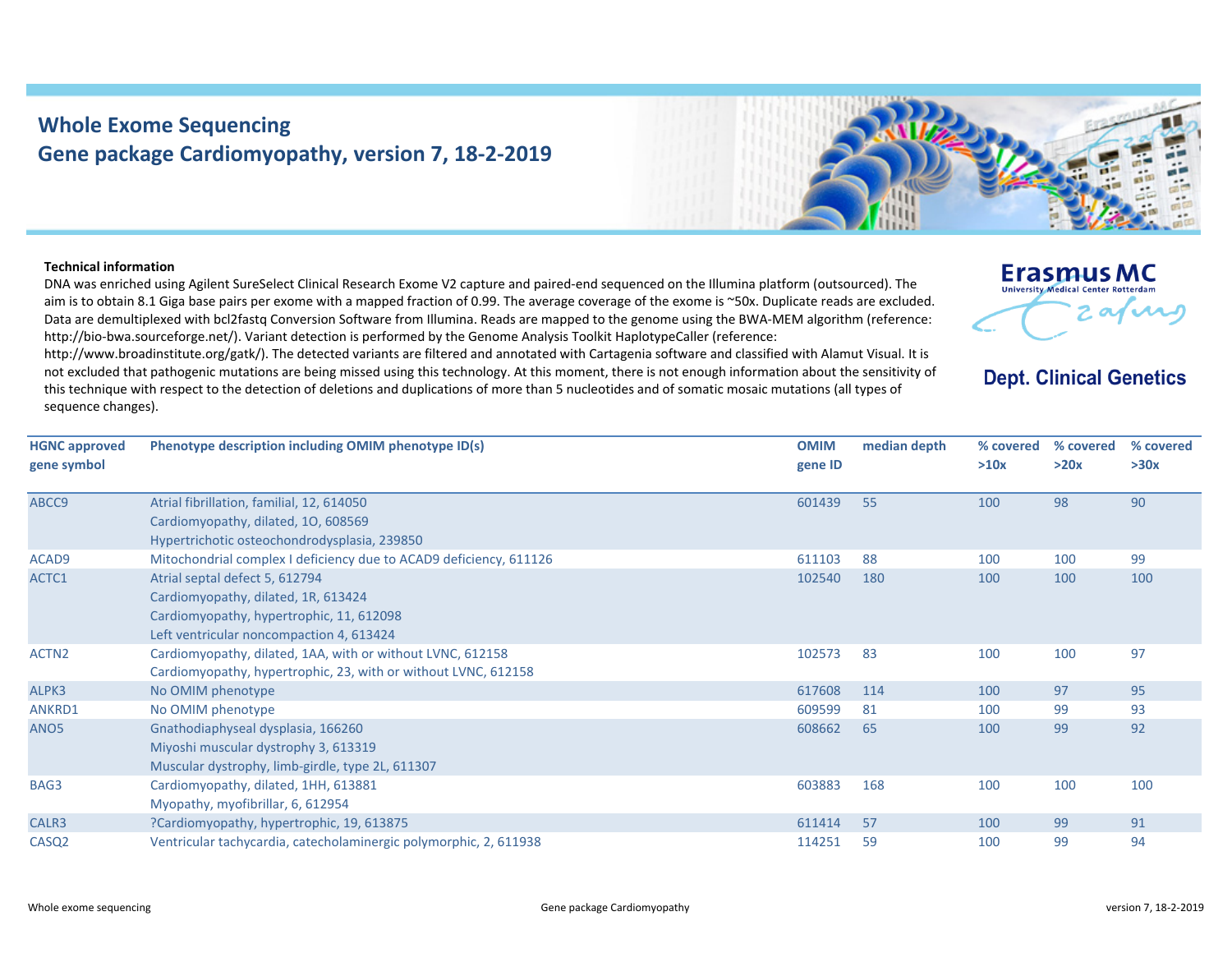| Cardiomyopathy, familial hypertrophic, 192600<br>601253<br>100<br>100<br>100<br>140<br>Creatine phosphokinase, elevated serum, 123320<br>Long QT syndrome 9, 611818<br>Muscular dystrophy, limb-girdle, type IC, 607801<br>Myopathy, distal, Tateyama type, 614321<br>Rippling muscle disease, 606072<br>123590<br>71<br>100<br>100<br>100<br>Cardiomyopathy, dilated, 1II, 615184<br>Cataract 16, multiple types, 613763<br>Myopathy, myofibrillar, 2, 608810<br>Myopathy, myofibrillar, fatal infantile hypertonic, alpha-B crystallin-related, 613869<br>600824<br>92<br>100<br>100<br>CSRP3<br>?Cardiomyopathy, dilated, 1M, 607482<br>100<br>Cardiomyopathy, hypertrophic, 12, 612124<br>92<br>Arrhythmogenic right ventricular dysplasia, familial, 13, 615616<br>607667<br>51<br>100<br>99<br>CTNNA3<br>100<br>100<br>100<br>Cardiomyopathy, dilated, 1I, 604765<br>125660<br>103<br>?Muscular dystrophy, limb-girdle, type 2R, 615325<br>Myopathy, myofibrillar, 1, 601419<br>Scapuloperoneal syndrome, neurogenic, Kaeser type, 181400<br>125645<br>166<br>100<br>100<br>DSC <sub>2</sub><br>Arrhythmogenic right ventricular dysplasia 11, 610476<br>100<br>Arrhythmogenic right ventricular dysplasia 11 with mild palmoplantar keratoderma and woolly hair, 610476<br>99<br>Arrhythmogenic right ventricular dysplasia 10, 610193<br>125671<br>141<br>100<br>DSG <sub>2</sub><br>100<br>Cardiomyopathy, dilated, 1BB, 612877<br>125647<br>138<br>100<br>100<br>100<br>Arrhythmogenic right ventricular dysplasia 8, 607450<br>Cardiomyopathy, dilated, with woolly hair and keratoderma, 605676<br>Dilated cardiomyopathy with woolly hair, keratoderma, and tooth agenesis, 615821<br>Epidermolysis bullosa, lethal acantholytic, 609638<br>Keratosis palmoplantaris striata II, 612908<br>Skin fragility-woolly hair syndrome, 607655<br>601239<br>100<br>98<br>Left ventricular noncompaction 1, with or without congenital heart defects, 604169<br>71<br>100<br>300384<br>Emery-Dreifuss muscular dystrophy 1, X-linked, 310300<br>95<br>100<br>100<br>100<br><b>EMD</b><br>53<br>99<br>88<br>?Cardiomyopathy, dilated, 1J, 605362<br>603550<br>100<br>EYA4<br>Deafness, autosomal dominant 10, 601316<br>94<br>FHL1<br>300163<br>81<br>100<br>100<br>Emery-Dreifuss muscular dystrophy 6, X-linked, 300696<br>Myopathy, X-linked, with postural muscle atrophy, 300696<br>Reducing body myopathy, X-linked 1a, severe, infantile or early childhood onset, 300717<br>Reducing body myopathy, X-linked 1b, with late childhood or adult onset, 300718, X-linked<br>Scapuloperoneal myopathy, X-linked dominant, 300695<br>?Uruguay faciocardiomusculoskeletal syndrome, 300280<br>609691<br>100<br>98<br>91<br>No OMIM phenotype<br>79 | <b>HGNC approved</b><br>gene symbol | Phenotype description including OMIM phenotype ID(s) | <b>OMIM</b><br>gene ID | median depth | % covered<br>>10x | % covered<br>>20x | % covered<br>>30x |
|---------------------------------------------------------------------------------------------------------------------------------------------------------------------------------------------------------------------------------------------------------------------------------------------------------------------------------------------------------------------------------------------------------------------------------------------------------------------------------------------------------------------------------------------------------------------------------------------------------------------------------------------------------------------------------------------------------------------------------------------------------------------------------------------------------------------------------------------------------------------------------------------------------------------------------------------------------------------------------------------------------------------------------------------------------------------------------------------------------------------------------------------------------------------------------------------------------------------------------------------------------------------------------------------------------------------------------------------------------------------------------------------------------------------------------------------------------------------------------------------------------------------------------------------------------------------------------------------------------------------------------------------------------------------------------------------------------------------------------------------------------------------------------------------------------------------------------------------------------------------------------------------------------------------------------------------------------------------------------------------------------------------------------------------------------------------------------------------------------------------------------------------------------------------------------------------------------------------------------------------------------------------------------------------------------------------------------------------------------------------------------------------------------------------------------------------------------------------------------------------------------------------------------------------------------------------------------------------------------------------------------------------------------------------------------------------------------------------------------------------------------|-------------------------------------|------------------------------------------------------|------------------------|--------------|-------------------|-------------------|-------------------|
| FHOD3                                                                                                                                                                                                                                                                                                                                                                                                                                                                                                                                                                                                                                                                                                                                                                                                                                                                                                                                                                                                                                                                                                                                                                                                                                                                                                                                                                                                                                                                                                                                                                                                                                                                                                                                                                                                                                                                                                                                                                                                                                                                                                                                                                                                                                                                                                                                                                                                                                                                                                                                                                                                                                                                                                                                                   | CAV3                                |                                                      |                        |              |                   |                   |                   |
|                                                                                                                                                                                                                                                                                                                                                                                                                                                                                                                                                                                                                                                                                                                                                                                                                                                                                                                                                                                                                                                                                                                                                                                                                                                                                                                                                                                                                                                                                                                                                                                                                                                                                                                                                                                                                                                                                                                                                                                                                                                                                                                                                                                                                                                                                                                                                                                                                                                                                                                                                                                                                                                                                                                                                         | <b>CRYAB</b>                        |                                                      |                        |              |                   |                   |                   |
|                                                                                                                                                                                                                                                                                                                                                                                                                                                                                                                                                                                                                                                                                                                                                                                                                                                                                                                                                                                                                                                                                                                                                                                                                                                                                                                                                                                                                                                                                                                                                                                                                                                                                                                                                                                                                                                                                                                                                                                                                                                                                                                                                                                                                                                                                                                                                                                                                                                                                                                                                                                                                                                                                                                                                         |                                     |                                                      |                        |              |                   |                   |                   |
|                                                                                                                                                                                                                                                                                                                                                                                                                                                                                                                                                                                                                                                                                                                                                                                                                                                                                                                                                                                                                                                                                                                                                                                                                                                                                                                                                                                                                                                                                                                                                                                                                                                                                                                                                                                                                                                                                                                                                                                                                                                                                                                                                                                                                                                                                                                                                                                                                                                                                                                                                                                                                                                                                                                                                         |                                     |                                                      |                        |              |                   |                   |                   |
|                                                                                                                                                                                                                                                                                                                                                                                                                                                                                                                                                                                                                                                                                                                                                                                                                                                                                                                                                                                                                                                                                                                                                                                                                                                                                                                                                                                                                                                                                                                                                                                                                                                                                                                                                                                                                                                                                                                                                                                                                                                                                                                                                                                                                                                                                                                                                                                                                                                                                                                                                                                                                                                                                                                                                         | <b>DES</b>                          |                                                      |                        |              |                   |                   |                   |
|                                                                                                                                                                                                                                                                                                                                                                                                                                                                                                                                                                                                                                                                                                                                                                                                                                                                                                                                                                                                                                                                                                                                                                                                                                                                                                                                                                                                                                                                                                                                                                                                                                                                                                                                                                                                                                                                                                                                                                                                                                                                                                                                                                                                                                                                                                                                                                                                                                                                                                                                                                                                                                                                                                                                                         |                                     |                                                      |                        |              |                   |                   |                   |
|                                                                                                                                                                                                                                                                                                                                                                                                                                                                                                                                                                                                                                                                                                                                                                                                                                                                                                                                                                                                                                                                                                                                                                                                                                                                                                                                                                                                                                                                                                                                                                                                                                                                                                                                                                                                                                                                                                                                                                                                                                                                                                                                                                                                                                                                                                                                                                                                                                                                                                                                                                                                                                                                                                                                                         |                                     |                                                      |                        |              |                   |                   |                   |
|                                                                                                                                                                                                                                                                                                                                                                                                                                                                                                                                                                                                                                                                                                                                                                                                                                                                                                                                                                                                                                                                                                                                                                                                                                                                                                                                                                                                                                                                                                                                                                                                                                                                                                                                                                                                                                                                                                                                                                                                                                                                                                                                                                                                                                                                                                                                                                                                                                                                                                                                                                                                                                                                                                                                                         | <b>DSP</b>                          |                                                      |                        |              |                   |                   |                   |
|                                                                                                                                                                                                                                                                                                                                                                                                                                                                                                                                                                                                                                                                                                                                                                                                                                                                                                                                                                                                                                                                                                                                                                                                                                                                                                                                                                                                                                                                                                                                                                                                                                                                                                                                                                                                                                                                                                                                                                                                                                                                                                                                                                                                                                                                                                                                                                                                                                                                                                                                                                                                                                                                                                                                                         | <b>DTNA</b>                         |                                                      |                        |              |                   |                   |                   |
|                                                                                                                                                                                                                                                                                                                                                                                                                                                                                                                                                                                                                                                                                                                                                                                                                                                                                                                                                                                                                                                                                                                                                                                                                                                                                                                                                                                                                                                                                                                                                                                                                                                                                                                                                                                                                                                                                                                                                                                                                                                                                                                                                                                                                                                                                                                                                                                                                                                                                                                                                                                                                                                                                                                                                         |                                     |                                                      |                        |              |                   |                   |                   |
|                                                                                                                                                                                                                                                                                                                                                                                                                                                                                                                                                                                                                                                                                                                                                                                                                                                                                                                                                                                                                                                                                                                                                                                                                                                                                                                                                                                                                                                                                                                                                                                                                                                                                                                                                                                                                                                                                                                                                                                                                                                                                                                                                                                                                                                                                                                                                                                                                                                                                                                                                                                                                                                                                                                                                         |                                     |                                                      |                        |              |                   |                   |                   |
|                                                                                                                                                                                                                                                                                                                                                                                                                                                                                                                                                                                                                                                                                                                                                                                                                                                                                                                                                                                                                                                                                                                                                                                                                                                                                                                                                                                                                                                                                                                                                                                                                                                                                                                                                                                                                                                                                                                                                                                                                                                                                                                                                                                                                                                                                                                                                                                                                                                                                                                                                                                                                                                                                                                                                         |                                     |                                                      |                        |              |                   |                   |                   |
|                                                                                                                                                                                                                                                                                                                                                                                                                                                                                                                                                                                                                                                                                                                                                                                                                                                                                                                                                                                                                                                                                                                                                                                                                                                                                                                                                                                                                                                                                                                                                                                                                                                                                                                                                                                                                                                                                                                                                                                                                                                                                                                                                                                                                                                                                                                                                                                                                                                                                                                                                                                                                                                                                                                                                         |                                     |                                                      |                        |              |                   |                   |                   |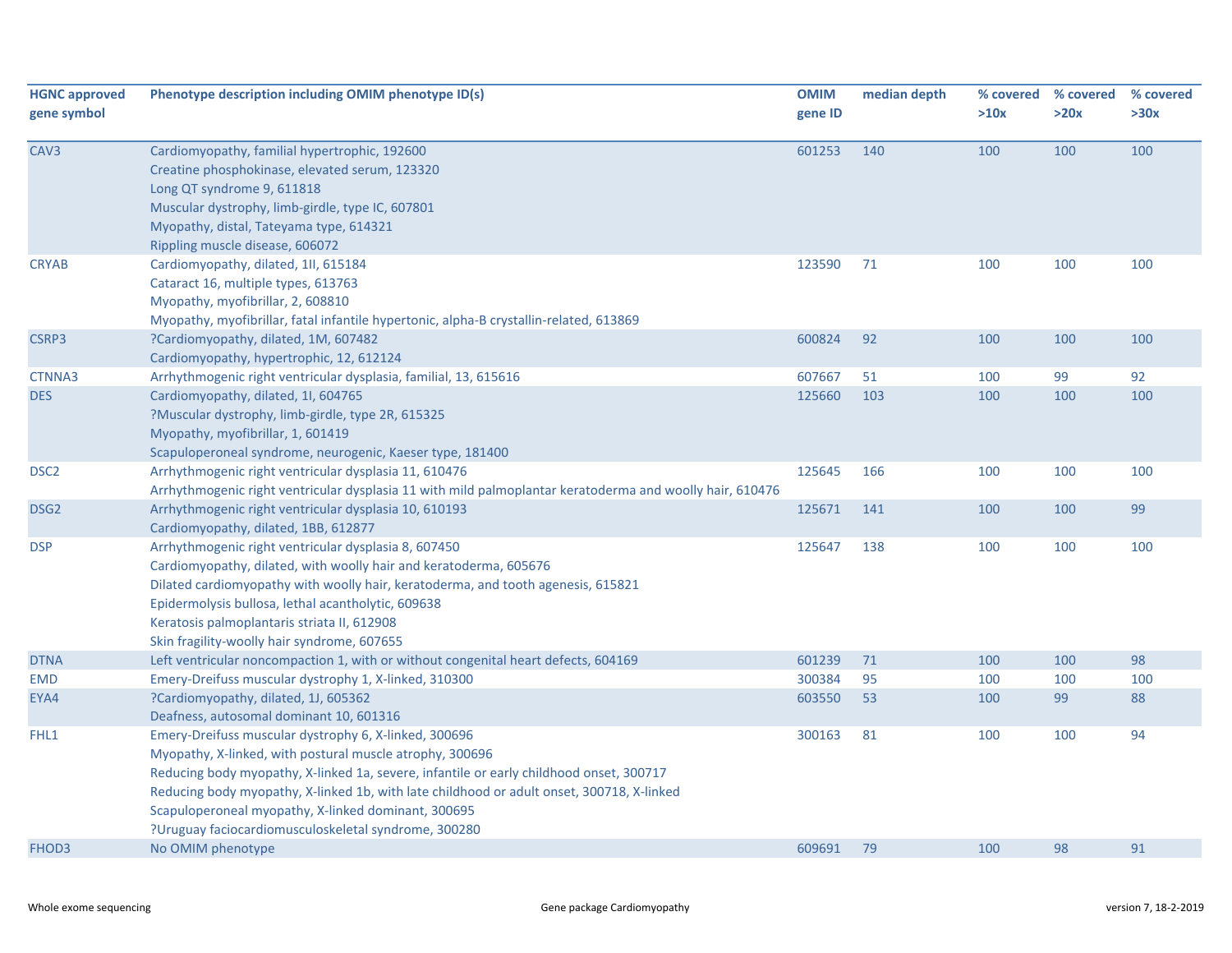| <b>HGNC approved</b><br>gene symbol | Phenotype description including OMIM phenotype ID(s)                                                                                                                                                                                                                                                                                                                                                                                                                                                                                       | <b>OMIM</b><br>gene ID | median depth | % covered<br>>10x | % covered<br>>20x | % covered<br>>30x |
|-------------------------------------|--------------------------------------------------------------------------------------------------------------------------------------------------------------------------------------------------------------------------------------------------------------------------------------------------------------------------------------------------------------------------------------------------------------------------------------------------------------------------------------------------------------------------------------------|------------------------|--------------|-------------------|-------------------|-------------------|
| <b>FKTN</b>                         | Cardiomyopathy, dilated, 1X, 611615<br>Muscular dystrophy-dystroglycanopathy (congenital with brain and eye anomalies), type A, 4, 253800<br>Muscular dystrophy-dystroglycanopathy (congenital without mental retardation), type B, 4, 613152<br>Muscular dystrophy-dystroglycanopathy (limb-girdle), type C, 4, 611588                                                                                                                                                                                                                    | 607440                 | 72           | 100               | 100               | 98                |
| <b>FLNC</b>                         | Cardiomyopathy, familial hypertrophic, 26<br>Cardiomyopathy, familial restrictive 5, 617047<br>Myopathy, distal, 4, 614065<br>Myopathy, myofibrillar, 5, 609524                                                                                                                                                                                                                                                                                                                                                                            | 102565                 | 124          | 100               | 100               | 99                |
| GATAD1                              | ?Cardiomyopathy, dilated, 2B, 614672                                                                                                                                                                                                                                                                                                                                                                                                                                                                                                       | 614518                 | 66           | 100               | 100               | 93                |
| <b>GLA</b>                          | Fabry disease, 301500<br>Fabry disease, cardiac variant, 301500                                                                                                                                                                                                                                                                                                                                                                                                                                                                            | 300644                 | 88           | 100               | 100               | 100               |
| HCN4                                | Brugada syndrome 8, 613123<br>Sick sinus syndrome 2, 163800                                                                                                                                                                                                                                                                                                                                                                                                                                                                                | 605206                 | 102          | 100               | 100               | 98                |
| <b>ILK</b>                          | No OMIM phenotype                                                                                                                                                                                                                                                                                                                                                                                                                                                                                                                          | 602366                 | 90           | 100               | 100               | 98                |
| JPH <sub>2</sub>                    | Cardiomyopathy, hypertrophic, 17, 613873                                                                                                                                                                                                                                                                                                                                                                                                                                                                                                   | 605267                 | 115          | 100               | 100               | 98                |
| <b>JUP</b>                          | Arrhythmogenic right ventricular dysplasia 12, 611528<br>Naxos disease, 601214                                                                                                                                                                                                                                                                                                                                                                                                                                                             | 173325                 | 98           | 100               | 100               | 96                |
| KIF20A                              | No OMIM phenotype                                                                                                                                                                                                                                                                                                                                                                                                                                                                                                                          | 605664                 | 65           | 100               | 98                | 91                |
| LAMA4                               | Cardiomyopathy, dilated, 1JJ, 615235                                                                                                                                                                                                                                                                                                                                                                                                                                                                                                       | 600133                 | 62           | 100               | 99                | 92                |
| LAMP <sub>2</sub>                   | Danon disease, 300257                                                                                                                                                                                                                                                                                                                                                                                                                                                                                                                      | 309060                 | 40           | 100               | 91                | 68                |
| LDB3                                | Cardiomyopathy, dilated, 1C, with or without LVNC, 601493<br>Cardiomyopathy, hypertrophic, 24, 601493<br>Left ventricular noncompaction 3, 601493<br>Myopathy, myofibrillar, 4, 609452                                                                                                                                                                                                                                                                                                                                                     | 605906                 | 107          | 100               | 100               | 99                |
| <b>LMNA</b>                         | Cardiomyopathy, dilated, 1A, 115200<br>Charcot-Marie-Tooth disease, type 2B1, 605588<br>Emery-Dreifuss muscular dystrophy 2, AD, 181350<br>Emery-Dreifuss muscular dystrophy 3, AR, 616516<br>Heart-hand syndrome, Slovenian type, 610140<br>Hutchinson-Gilford progeria, 176670<br>Lipodystrophy, familial partial, type 2, 151660<br>Malouf syndrome, 212112<br>Mandibuloacral dysplasia, 248370<br>Muscular dystrophy, congenital, 613205<br>Muscular dystrophy, limb-girdle, type 1B, 159001<br>Restrictive dermopathy, lethal, 275210 | 150330                 | 142          | 100               | 100               | 100               |
| MIB1                                | Left ventricular noncompaction 7, 615092                                                                                                                                                                                                                                                                                                                                                                                                                                                                                                   | 608677                 | 59           | 100               | 99                | 90                |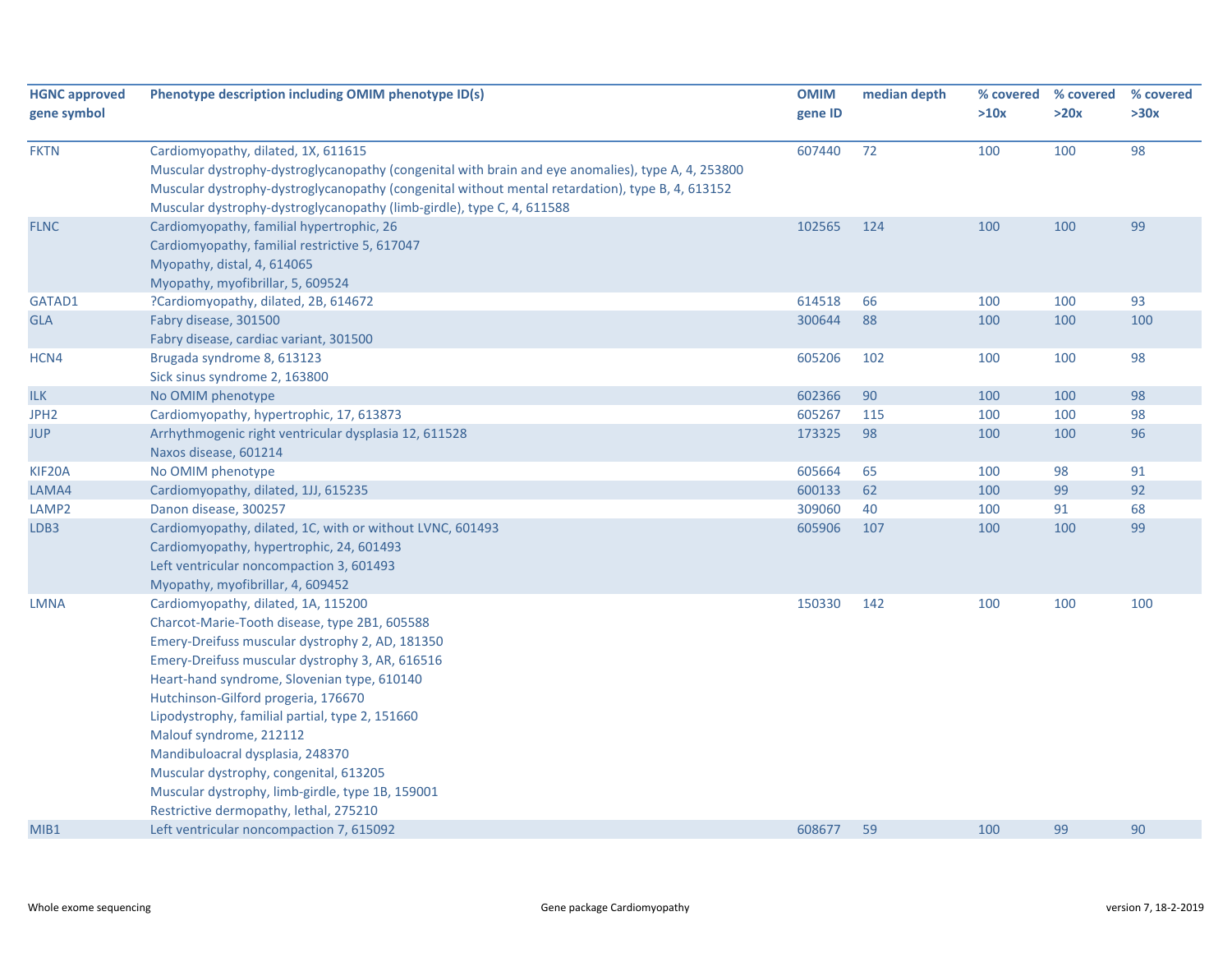| <b>HGNC approved</b><br>gene symbol | Phenotype description including OMIM phenotype ID(s)                  | <b>OMIM</b><br>gene ID | median depth | % covered<br>>10x | % covered<br>>20x | % covered<br>>30x |
|-------------------------------------|-----------------------------------------------------------------------|------------------------|--------------|-------------------|-------------------|-------------------|
|                                     |                                                                       |                        |              |                   |                   |                   |
| MYBPC3                              | Cardiomyopathy, dilated, 1MM, 615396                                  | 600958                 | 166          | 100               | 100               | 100               |
|                                     | Cardiomyopathy, hypertrophic, 4, 115197                               |                        |              |                   |                   |                   |
|                                     | Left ventricular noncompaction 10, 615396                             |                        |              |                   |                   |                   |
| MYH <sub>6</sub>                    | Atrial septal defect 3, 614089                                        | 160710                 | 148          | 100               | 98                | 98                |
|                                     | Cardiomyopathy, dilated, 1EE, 613252                                  |                        |              |                   |                   |                   |
|                                     | Cardiomyopathy, hypertrophic, 14, 613251                              |                        |              |                   |                   |                   |
|                                     | {Sick sinus syndrome 3}, 614090                                       |                        |              |                   |                   |                   |
| MYH7                                | Cardiomyopathy, dilated, 1S, 613426                                   | 160760                 | 179          | 100               | 100               | 100               |
|                                     | Cardiomyopathy, hypertrophic, 1, 192600                               |                        |              |                   |                   |                   |
|                                     | Laing distal myopathy, 160500                                         |                        |              |                   |                   |                   |
|                                     | Left ventricular noncompaction 5, 613426                              |                        |              |                   |                   |                   |
|                                     | Myopathy, myosin storage, autosomal dominant, 608358                  |                        |              |                   |                   |                   |
|                                     | Myopathy, myosin storage, autosomal recessive, 255160                 |                        |              |                   |                   |                   |
|                                     | Scapuloperoneal syndrome, myopathic type, 181430                      |                        |              |                   |                   |                   |
| MYL2                                | Cardiomyopathy, hypertrophic, 10, 608758                              | 160781                 | 154          | 100               | 100               | 100               |
| MYL3                                | Cardiomyopathy, hypertrophic, 8, 608751                               | 160790                 | 113          | 100               | 100               | 100               |
| MYLK2                               | Cardiomyopathy, hypertrophic, 1, digenic, 192600                      | 606566                 | 99           | 100               | 100               | 99                |
| MYOZ1                               | No OMIM phenotype                                                     | 605603                 | 72           | 100               | 97                | 89                |
| MYOZ2                               | Cardiomyopathy, hypertrophic, 16, 613838                              | 605602                 | 65           | 100               | 100               | 99                |
| <b>MYPN</b>                         | Cardiomyopathy, dilated, 1KK, 615248                                  | 608517                 | 68           | 100               | 98                | 94                |
|                                     | Cardiomyopathy, familial restrictive, 4, 615248                       |                        |              |                   |                   |                   |
|                                     | Cardiomyopathy, hypertrophic, 22, 615248                              |                        |              |                   |                   |                   |
|                                     | Nemaline myopathy 11, autosomal recessive, 617336                     |                        |              |                   |                   |                   |
| <b>NEBL</b>                         | No OMIM phenotype                                                     | 605491                 | 49           | 100               | 98                | 85                |
| <b>NEXN</b>                         | Cardiomyopathy, dilated, 1CC, 613122                                  | 613121                 | 73           | 100               | 100               | 95                |
|                                     | Cardiomyopathy, hypertrophic, 20, 613876                              |                        |              |                   |                   |                   |
| <b>NKX2-5</b>                       | Atrial septal defect 7, with or without AV conduction defects, 108900 | 600584                 | 106          | 100               | 100               | 98                |
|                                     | Conotruncal heart malformations, variable, 217095                     |                        |              |                   |                   |                   |
|                                     | Hypoplastic left heart syndrome 2, 614435                             |                        |              |                   |                   |                   |
|                                     | Hypothyroidism, congenital nongoitrous, 5, 225250                     |                        |              |                   |                   |                   |
|                                     | Tetralogy of Fallot, 187500                                           |                        |              |                   |                   |                   |
|                                     | Ventricular septal defect 3, 614432                                   |                        |              |                   |                   |                   |
| PDLIM3                              | No OMIM phenotype                                                     | 605889                 | 121          | 100               | 100               | 100               |
| PKP <sub>2</sub>                    | Arrhythmogenic right ventricular dysplasia 9, 609040                  | 602861                 | 138          | 100               | 98                | 97                |
| <b>PLN</b>                          | Cardiomyopathy, dilated, 1P, 609909                                   | 172405                 | 87           | 100               | 100               | 100               |
|                                     | Cardiomyopathy, hypertrophic, 18, 613874                              |                        |              |                   |                   |                   |
| PPA <sub>2</sub>                    | ?Sudden cardiac failure, alcohol-induced, 617223                      | 609988                 | 70           | 100               | 92                | 69                |
|                                     | Sudden cardiac failure, infantile, 617222                             |                        |              |                   |                   |                   |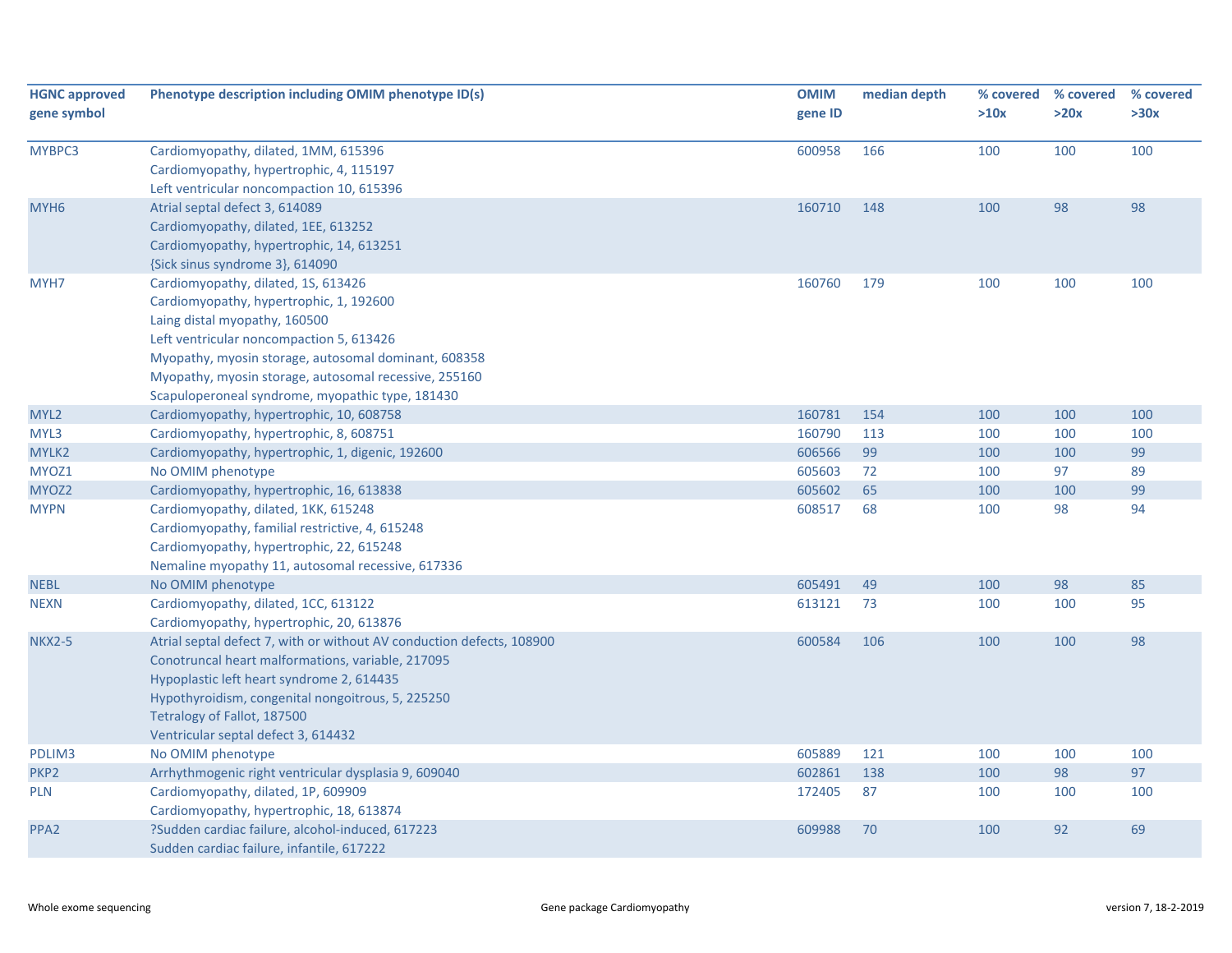| <b>HGNC approved</b> | Phenotype description including OMIM phenotype ID(s)                       | <b>OMIM</b> | median depth | % covered | % covered | % covered |
|----------------------|----------------------------------------------------------------------------|-------------|--------------|-----------|-----------|-----------|
| gene symbol          |                                                                            | gene ID     |              | >10x      | >20x      | >30x      |
|                      |                                                                            |             |              |           |           |           |
| <b>PPCS</b>          | No OMIM phenotype                                                          | 609853      | 128          | 100       | 100       | 95        |
| PRDM16               | Cardiomyopathy, dilated, 1LL, 615373                                       | 605557      | 167          | 100       | 100       | 100       |
|                      | Left ventricular noncompaction 8, 615373                                   |             |              |           |           |           |
| PRKAG2               | Cardiomyopathy, hypertrophic 6, 600858                                     | 602743      | 111          | 100       | 100       | 97        |
|                      | Glycogen storage disease of heart, lethal congenital, 261740               |             |              |           |           |           |
|                      | Wolff-Parkinson-White syndrome, 194200                                     |             |              |           |           |           |
| RAF1                 | Cardiomyopathy, dilated, 1NN, 615916                                       | 164760      | 66           | 100       | 98        | 90        |
|                      | LEOPARD syndrome 2, 611554                                                 |             |              |           |           |           |
|                      | Noonan syndrome 5, 611553                                                  |             |              |           |           |           |
| <b>RBM20</b>         | Cardiomyopathy, dilated, 1DD, 613172                                       | 613171      | 118          | 100       | 100       | 100       |
| RYR <sub>2</sub>     | Arrhythmogenic right ventricular dysplasia 2, 600996                       | 180902      | 116          | 100       | 99        | 95        |
|                      | Ventricular tachycardia, catecholaminergic polymorphic, 1, 604772          |             |              |           |           |           |
| SCN5A                | Atrial fibrillation, familial, 10, 614022                                  | 600163      | 187          | 100       | 100       | 100       |
|                      | Brugada syndrome 1, 601144                                                 |             |              |           |           |           |
|                      | Cardiomyopathy, dilated, 1E, 601154                                        |             |              |           |           |           |
|                      | Heart block, nonprogressive, 113900                                        |             |              |           |           |           |
|                      | Heart block, progressive, type IA, 113900                                  |             |              |           |           |           |
|                      | Long QT syndrome-3, 603830                                                 |             |              |           |           |           |
|                      | Sick sinus syndrome 1, 608567                                              |             |              |           |           |           |
|                      | {Sudden infant death syndrome, susceptibility to}, 272120                  |             |              |           |           |           |
|                      | Ventricular fibrillation, familial, 1, 603829                              |             |              |           |           |           |
| <b>SGCD</b>          | Cardiomyopathy, dilated, 1L, 606685                                        | 601411      | 50           | 100       | 100       | 91        |
|                      | Muscular dystrophy, limb-girdle, type 2F, 601287                           |             |              |           |           |           |
| TAZ                  | Barth syndrome, 302060                                                     | 300394      | 89           | 100       | 97        | 90        |
| <b>TBX20</b>         | Atrial septal defect 4, 611363                                             | 606061      | 75           | 100       | 100       | 93        |
| <b>TCAP</b>          | Cardiomyopathy, hypertrophic, 25, 607487                                   | 604488      | 108          | 100       | 100       | 100       |
|                      | Muscular dystrophy, limb-girdle, type 2G, 601954                           |             |              |           |           |           |
| TGFB3                | Arrhythmogenic right ventricular dysplasia 1, 107970                       | 190230      | 96           | 100       | 100       | 100       |
|                      | Loeys-Dietz syndrome 5, 615582                                             |             |              |           |           |           |
| TMEM43               | Arrhythmogenic right ventricular dysplasia 5, 604400                       | 612048      | 131          | 100       | 100       | 100       |
|                      | Emery-Dreifuss muscular dystrophy 7, AD, 614302                            |             |              |           |           |           |
| TNNC1                | Cardiomyopathy, dilated, 1Z, 611879                                        | 191040      | 117          | 100       | 100       | 100       |
|                      | Cardiomyopathy, hypertrophic, 13, 613243                                   |             |              |           |           |           |
| TNN <sub>13</sub>    | Cardiomyopathy, dilated, 1FF, 613286                                       | 191044      | 176          | 100       | 100       | 98        |
|                      | ?Cardiomyopathy, dilated, 2A, 611880                                       |             |              |           |           |           |
|                      | Cardiomyopathy, familial restrictive, 1, 115210                            |             |              |           |           |           |
|                      | Cardiomyopathy, hypertrophic, 7, 613690                                    |             |              |           |           |           |
| <b>TNNI3K</b>        | ?Cardiac conduction disease with or without dilated cardiomyopathy, 616117 | 613932      | 50           | 100       | 99        | 87        |